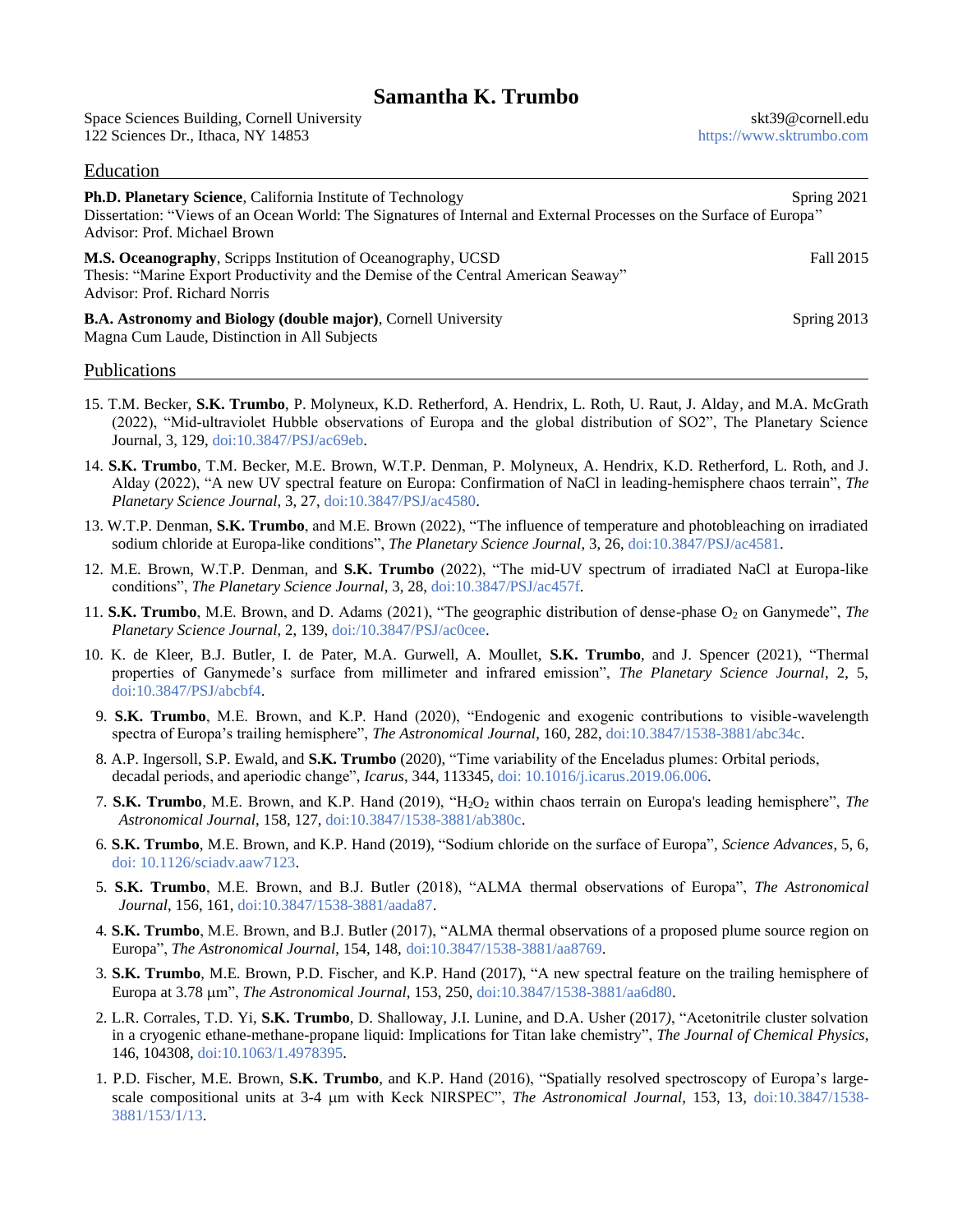## **Research Positions**

| Intern, NASA Student Airborne Research Program (SARP)                                                                                                     | 51 Pegasi b Postdoctoral Fellow, Department of Astronomy, Cornell University<br>NASA Earth and Space Science Graduate Fellow, Division of Geological and Planetary Sciences, Caltech<br>Graduate Student Researcher, Division of Geological and Planetary Sciences, Caltech<br>Graduate Student Researcher, Scripps Institution of Oceanography, UCSD<br><b>Undergraduate Researcher, Department of Astronomy, Cornell University</b> | $2021$ – Present<br>$2017 - 2020$<br>$2015 - 2017$<br>$2013 - 2015$<br>$2011 - 2013$<br>Summer 2012 |
|-----------------------------------------------------------------------------------------------------------------------------------------------------------|---------------------------------------------------------------------------------------------------------------------------------------------------------------------------------------------------------------------------------------------------------------------------------------------------------------------------------------------------------------------------------------------------------------------------------------|-----------------------------------------------------------------------------------------------------|
| Fellowships and Awards                                                                                                                                    |                                                                                                                                                                                                                                                                                                                                                                                                                                       |                                                                                                     |
| <b>NASA Earth and Space Science Fellowship (NESSF), Caltech</b>                                                                                           | Heising-Simons Foundation 51 Pegasi b Fellowship in Planetary Astronomy, Cornell University<br>E.W. Scripps Fellowship in the Geosciences, Scripps Institution of Oceanography<br><b>Outstanding Student Paper Award, American Geophysical Union</b>                                                                                                                                                                                  | $2021$ – Present<br>$2017 - 2020$<br>$2013 - 2014$<br>2012                                          |
| Professional Affiliations and Service                                                                                                                     |                                                                                                                                                                                                                                                                                                                                                                                                                                       |                                                                                                     |
| <b>American Geophysical Union (AGU)</b><br><b>AAS Division of Planetary Sciences (DPS)</b><br>Referee, Geophysical Research Letters, AAS Journals, Icarus | <b>NASA Europa Clipper Science Team, Postdoctoral Affiliate (MISE)</b><br>NASA Europa Clipper Science Team, Graduate Student Affiliate (Europa-UVS)                                                                                                                                                                                                                                                                                   | $2021$ – Present<br>$2019 - 2021$<br>$2012$ – Present<br>$2016$ – Present                           |
| <b>Teaching Experience</b>                                                                                                                                |                                                                                                                                                                                                                                                                                                                                                                                                                                       |                                                                                                     |
| <b>Teaching Assistant, Caltech</b>                                                                                                                        | Ge108: Applications of Physics to the Earth Sciences<br>Ge157c: Remote Sensing<br>Ge131: Planetary Interiors                                                                                                                                                                                                                                                                                                                          | $2017 - 2019$                                                                                       |
| <b>Teaching Assistant, Scripps Institution of Oceanography</b>                                                                                            | SIO 1: The Planets<br>SIO 104/255: Paleobiology and the History of Life                                                                                                                                                                                                                                                                                                                                                               | $2014 - 2015$                                                                                       |
|                                                                                                                                                           | <b>Undergraduate Teaching Assistant, Physics Learning Center, Cornell University</b>                                                                                                                                                                                                                                                                                                                                                  | 2011                                                                                                |
| <b>Research and Career Mentorship</b>                                                                                                                     |                                                                                                                                                                                                                                                                                                                                                                                                                                       |                                                                                                     |
|                                                                                                                                                           | Research Advisor and Thesis Committee Member for Peiyu Wu, Graduate Student, Cornell<br>Career Mentor to Vivian Bai, Student, Pasadena City College (now in engineering at UCSD)<br>Research Mentor to Sherry Liang, Undergraduate Student, Caltech<br>Research Mentor to Yiluo Li, Visiting Undergraduate Student, Caltech                                                                                                           | Fall $2021$ – Present<br>Winter $-$ Summer 2021<br>Fall 2019<br>Summer 2018                         |
| <b>Observing Experience</b>                                                                                                                               |                                                                                                                                                                                                                                                                                                                                                                                                                                       |                                                                                                     |
| P.I. programs<br><b>Gemini Observatory</b>                                                                                                                | S.K. Trumbo and M.E. Brown, 2021B, GMOS-S, GS-2021B-Q-231 (4.7 hours)<br>S.K. Trumbo, M.E. Brown, and K de Kleer, 2019A, GMOS-S, GS-2019A-FT-109 (1.9 hours)                                                                                                                                                                                                                                                                          |                                                                                                     |
| The Atacama Large Millimeter Array (ALMA)                                                                                                                 | S.K. Trumbo, M.E. Brown, and B.J. Butler, Cycle 6 (2018-2019), 2018.1.01292.S (2.5 hours)                                                                                                                                                                                                                                                                                                                                             |                                                                                                     |
| <b>NASA Infrared Telescope Facility (IRTF)</b>                                                                                                            | S.K. Trumbo, M.E. Brown, and K. de Kleer, Fall 2019: 2019B108, SpeX (8.5 hours over 9 nights)<br>S.K. Trumbo, M.E. Brown, and K. de Kleer, Spring 2018: 2018A099, SpeX (20 hours over 6 nights)                                                                                                                                                                                                                                       |                                                                                                     |
| Co-I programs<br>W.M. Keck Observatory                                                                                                                    | M.E. Brown and S.K. Trumbo (Science P.I.), 2021B, NIRSPEC (2 half-nights)<br>M.E. Brown and S.K. Trumbo (Science P.I.), 2020A, NIRSPEC (3 half-nights)<br>M.E. Brown and S.K. Trumbo (Science P.I.), 2018A, NIRSPEC (4 half-nights)                                                                                                                                                                                                   |                                                                                                     |
| The Atacama Large Millimeter Array (ALMA)                                                                                                                 | M.E. Brown, S.K. Trumbo, and B.J. Butler, Cycle 5 (2017-2018), 2017.1.01071.S (4 hours)                                                                                                                                                                                                                                                                                                                                               |                                                                                                     |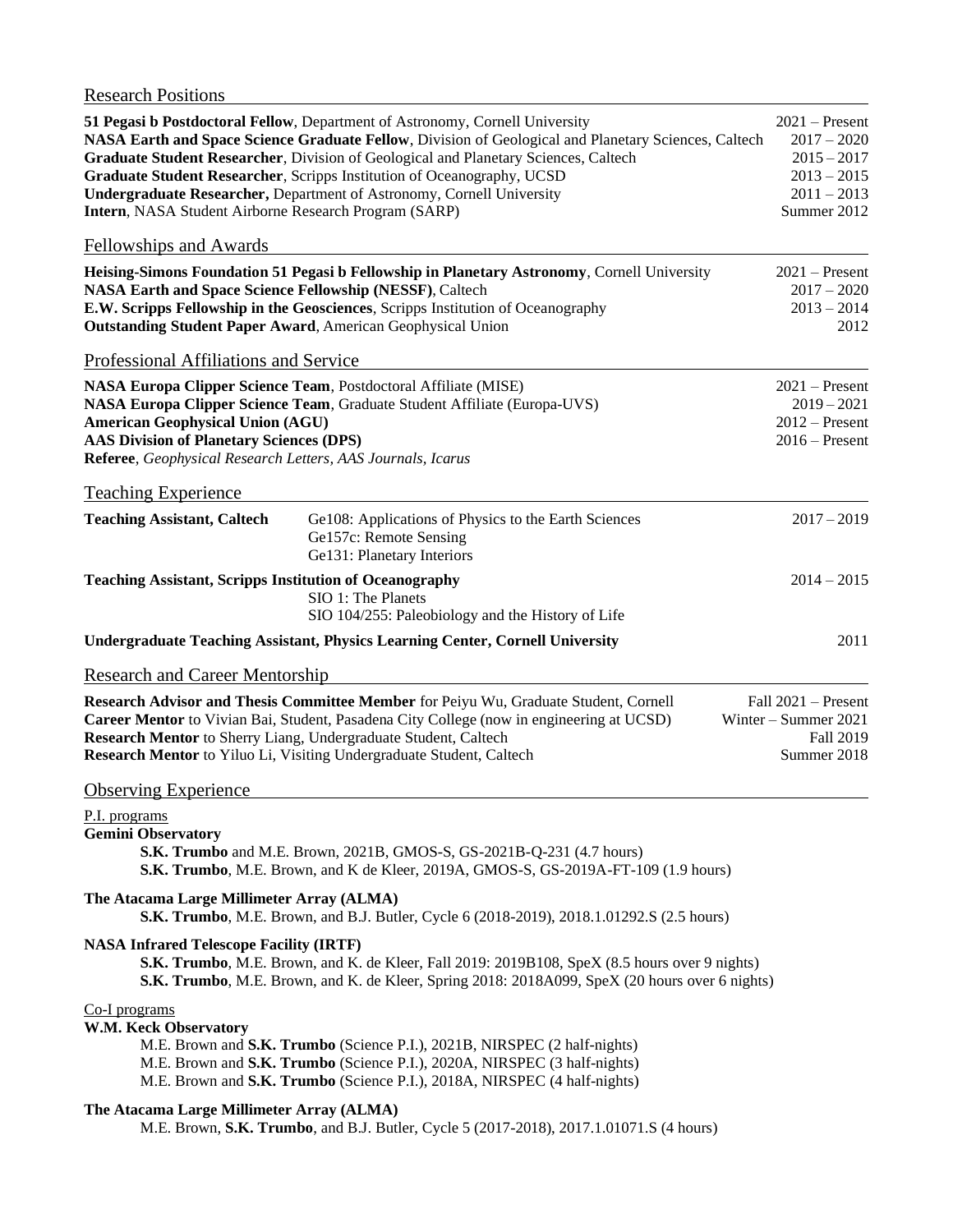#### **Hubble Space Telescope (HST)**

M.E. Brown, D. Adams, **S.K. Trumbo**, and K de Kleer, Cycle 27, STIS, 15925 (25 orbits) M.E. Brown, P. Fischer, K.P. Hand, and **S.K. Trumbo**, Cycle 24, STIS, 14650 (4 orbits)

Invited Seminars

**UC Santa Cruz**, EPS/IGPP Seminar, May 13, 2022 **Cornell University**, Planetary Lunch Seminar, October 19, 2020 **UC Berkeley and UCLA**, Joint CIPS and EPSS Seminar, September 30, 2020 **CU Boulder**, Laboratory for Atmospheric and Space Physics Seminar, September 3, 2020 **JPL**, Europa Clipper Lecture Series, January 10, 2020 **JPL**, Icy Worlds Seminar, April 18, 2019 **Centre for Star and Planet Formation (STARPLAN), University of Copenhagen**, Seminar, September 24, 2018

## Conference Talks and Workshop Presentations

**(Invited) S.K. Trumbo** (2022) "Surface chemistry of the icy Galilean satellites: Observations, laboratory perspectives, and future directions", Japan Geoscience Union Meeting (Hybrid), Chiba, Japan, PPS01-04.

**(Invited) S.K. Trumbo** (2022) "The surface of Europa: A window to the ocean below?", Ice-Ocean Interactions on Icy Moons in the Solar System, Princeton Center for Theoretical Science, Princeton University, Princeton, NJ.

**(Invited) S.K. Trumbo**, T.M. Becker, M.E. Brown, W.T.P. Denman, P. Molyneux, A. Hendrix, K.D. Retherford, L. Roth, and J. Alday (2021), "A new UV absorption on Europa's surface: Confirmation of NaCl in leading-hemisphere chaos terrain", AGU Fall Meeting, New Orleans, LA, P24C-05.

**S.K. Trumbo**, D. Adams, and M.E. Brown (2021), "The geographic distribution of dense-phase  $O_2$  on Ganymede",  $53<sup>rd</sup>$ AAS DPS Meeting (Virtual), 103.02.

**S.K. Trumbo**, M.E. Brown, and K.P. Hand (2020), "Endogenic and exogenic contributions to visible-wavelength spectra of Europa's trailing hemisphere", 52nd AAS DPS Meeting (Virtual), 106.03.

**S.K. Trumbo,** M.E. Brown, and K.P. Hand (2020), "H<sub>2</sub>O<sub>2</sub> within chaos terrain on Europa", Keck Science Meeting (Virtual).

**S.K. Trumbo**, M.E. Brown, and K.P. Hand (2019), "H<sub>2</sub>O<sub>2</sub> within chaos terrain on Europa's leading hemisphere", 51<sup>st</sup> AAS DPS Meeting/EPSC Meeting, Geneva, Switzerland, EPSC-DPS2019-825.

**S.K. Trumbo**, M.E. Brown, and K. P. Hand (2018), "A Search for signatures of irradiated chloride salts on the surface of Europa", 50<sup>th</sup> AAS DPS Meeting, Knoxville, TN, 407.02.

**S.K. Trumbo**, M.E. Brown, K. de Kleer, and K. P. Hand (2018), "Observational constraints on the distribution and temperature dependence of  $H_2O_2$  on the surface of Europa", Europa Deep Dive 2: Composition, Houston, TX, 3020.

**S.K. Trumbo**, M.E. Brown, K. de Kleer, and K. P. Hand (2018), "Observational constraints on the distribution and temperature dependence of  $H_2O_2$  on the surface of Europa", European Planetary Science Congress, Berlin, Germany, EPSC2018-203.

**S.K. Trumbo**, M.E. Brown, and B.J. Butler (2017), "ALMA thermal observations of Europa", 49th AAS DPS Meeting, Provo, UT, 203.05.

**S.K. Trumbo**, S.P. Ewald, and A.P. Ingersoll (2016), "The time variability of individual geysers in the plume of Enceladus", AGU Fall Meeting, San Francisco, CA, P32A-04.

**S.K. Trumbo**, P.D. Fischer, K.P. Hand, and M.E. Brown (2016), "A new spectral feature on the trailing hemisphere of Europa at 3.78 µm", 48th AAS DPS Meeting, Pasadena, CA, 517.01.

**S.K. Trumbo,** S.L. Palacios, R.C. Zimmerman, and R.M. Kudela (2012), "A mathematical model for estimation of kelp bed productivity: Age dependence and contributions of subsurface kelp", AGU Fall Meeting, San Francisco, CA, B34D-06.

## Selected Press

**"Water on Europa—with a Pinch of Salt"**, Shannon Hall, *Scientific American*, June 2019

**"Table Salt Compound Spotted on Europa"**, Robert Perkins, *Caltech/JPL Press Release*, June 1019

**"The Hidden Ocean Beneath Europa's Frozen Crust May Contain Basic Table Salt"**, George Dvorsky, *Gizmodo*, June 2019

**"ALMA Maps Europa's Temperature"**, Charles Blue, *NRAO Press Release*, October 2018

**"How Hot is Europa? There's a Map for That"**, Kimberly M. S. Cartier, *EOS*, September 2018

**"One of Europa's Plumes May Not Exist, Making Hunt for Life Hard"**, Shannon Stirone, *New Scientist*, August 2017